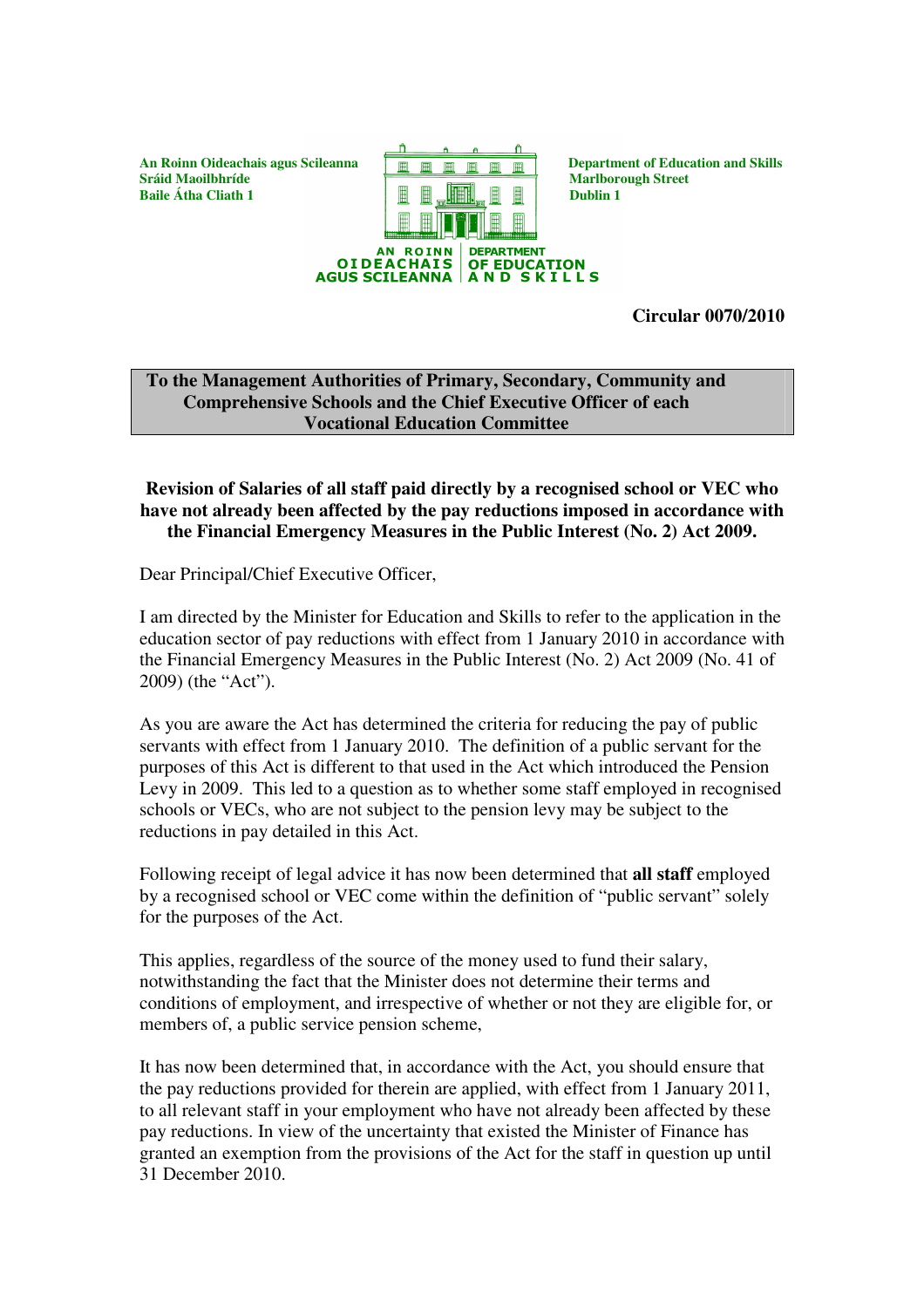In accordance with the Act, reductions in basic salary should be applied with effect from 1 January 2011 as follows:-

- 5% on the first  $\epsilon$ 30,000 of salary;
- 7.5% on the next  $\epsilon$ 40,000 of salary;
- 10% on the next  $\epsilon$ 55,000 of salary.
- This formula produces overall reductions in salaries ranging from 5% to 8% in the case of salaries up to  $£125,000$ .

Fixed allowances payable to persons whose basic pay does not exceed  $\epsilon$ 125,000 p.a. should also be reduced by 5%.

The adjustments should be applied to all basic pay and allowances including such matters as overtime, shift payments and call-out payments. Revised daily and hourly rates for casual and non-casual staff should also apply in all sectors. The rate of adjustment in salary should be determined in accordance with the rates for reduction for basic salary.

## **Part-time / hourly-paid Staff**

The pay of part-time staff or hourly paid staff may be revised, in accordance with normal arrangements, by reference to the pay of whole-time staff to which they are related for pay purposes in accordance with this Circular.

## **Minimum Wage exemption**

In line with Section 6 of the Act the Minister for Finance has directed that an exemption from the pay reductions in the legislation should apply where those reductions would reduce the pay rate of those staff to, at, or below the statutory minimum wage.

## **Categories of staff who will now be affected**

Any staff employed in a recognised school or VEC and falling in to the following categories **who have not already been affected by the pay reductions introduced under the Act;**

- School Secretaries, Caretakers, Cleaners and Administrative staff;
- School Completion Programme staff:
- School Transport Bus Escorts;
- Tutors (Literacy Service, Community & Adult Education etc.):
- Non-teaching staff in Youth Encounter Projects (YEPs);
- Teachers employed in Traveller pre-schools;
- Any other Staff employed directly by a recognised school or VEC.

It is important to point out that the fact that affected staff employed by recognised schools and VECs come within the definition of "public servant" solely for the purposes of the Act does not alter their employment status in any other respect.